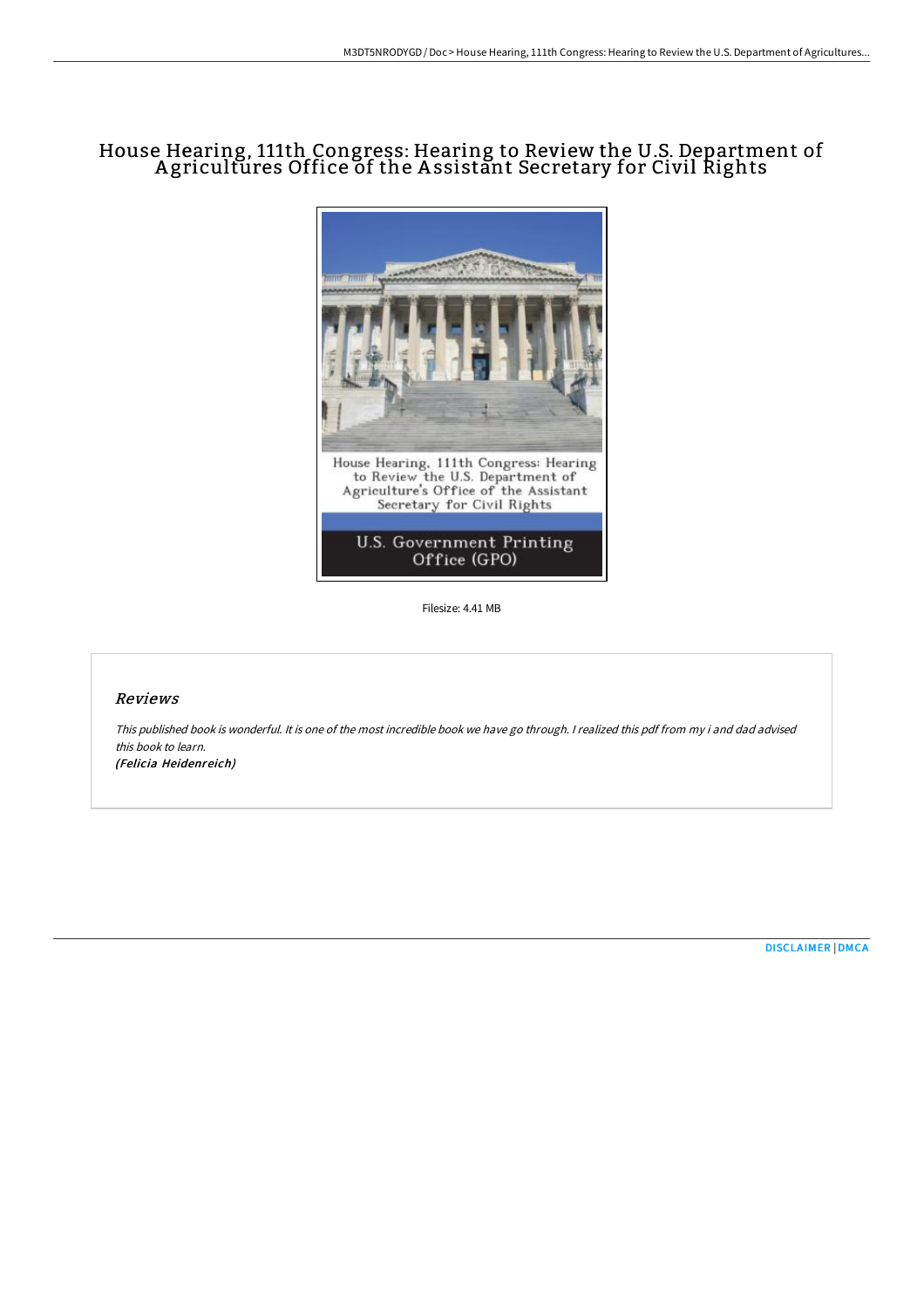### HOUSE HEARING, 111TH CONGRESS: HEARING TO REVIEW THE U.S. DEPARTMENT OF AGRICULTURES OFFICE OF THE ASSISTANT SECRETARY FOR CIVIL RIGHTS



To get House Hearing, 111th Congress: Hearing to Review the U.S. Department of Agricultures Office of the Assistant Secretary for Civil Rights PDF, you should follow the link beneath and save the ebook or gain access to other information which might be related to HOUSE HEARING, 111TH CONGRESS: HEARING TO REVIEW THE U.S. DEPARTMENT OF AGRICULTURES OFFICE OF THE ASSISTANT SECRETARY FOR CIVIL RIGHTS book.

Bibliogov. Paperback. Book Condition: New. This item is printed on demand. Paperback. 36 pages. Dimensions: 9.7in. x 7.4in. x 0.1in.The United States Government Printing Office (GPO) was created in June 1860, and is an agency of the U. S. federal government based in Washington D. C. The office prints documents produced by and for the federal government, including Congress, the Supreme Court, the Executive Office of the President and other executive departments, and independent agencies. A hearing is a meeting of the Senate, House, joint or certain Government committee that is open to the public so that they can listen in on the opinions of the legislation. Hearings can also be held to explore certain topics or a current issue. It typically takes between two months up to two years to be published. This is one of those hearings. This item ships from La Vergne,TN. Paperback.

n Read House Hearing, 111th Congress: Hearing to Review the U.S. Department of [Agricultures](http://techno-pub.tech/house-hearing-111th-congress-hearing-to-review-t.html) Office of the Assistant Secretary for Civil Rights Online

Download PDF House Hearing, 111th Congress: Hearing to Review the U.S. Department of [Agricultures](http://techno-pub.tech/house-hearing-111th-congress-hearing-to-review-t.html) Office of the Assistant Secretary for Civil Rights